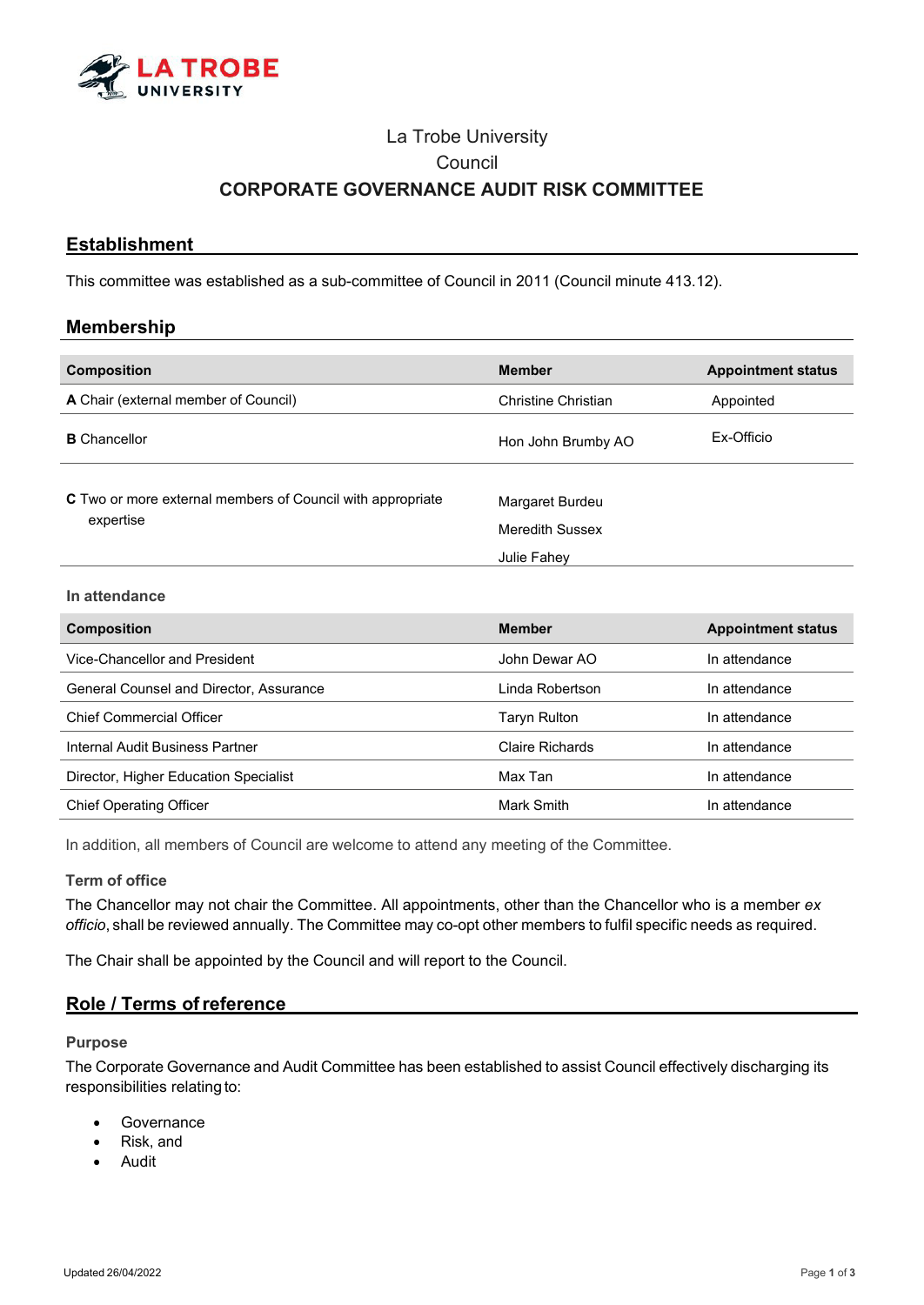

# **Terms of Reference**

## *Governance*

1. Ensure appropriate corporate governance protocols are developed. Ensure that these protocols meet the highest ethical and professional standards and continually monitor compliance.

## *Compliance*

- 2. Monitor and review compliance with significant legislation and regulation relevant to the University's operations.
- 3. Review management reports on compliance breaches. Ensure that significant breaches are investigated and that agreed corrective actions and improvements are implemented.

## *Audit*

- 4. Consult on audit strategy with representatives of the Auditor-General's Office.
- 5. Meet with external auditor in camera at least annually.
- 6. Review the University's audit procedures (external and internal audits), scope of audits, level of audit resources and approve the University's annual audit plan.
- 7. Review audit reports and management responses to internal and external audit findings. Ensure management has completed all agreed actions in agreed timeframes.
- 8. Ensure the legal, accounting, risk management and statutory requirements of La Trobe University are met.
- 9. Ensure compliance with accounting standards. Review and make recommendations to Council for any changes to accounting practices and policies that have an impact on external reporting.
- 10. Ensure appropriate review of the findings of investigations into alleged significant misconduct, including fraud and corruption, and ensure that appropriate action is taken.

## *Risk Management*

- 11. Ensure that the University has an appropriate risk management framework and internal controls, including but not limited to:
	- Assessing and recommending to Council a risk profile which describes the material risks facing the University (including financial and non-financial matters) and the mitigating factors. Periodically review the profile and the residual level ofrisk.
	- Assess internal processes for determining and managing key risk areas and related internal compliance and control systems suchas:
		- \* Non-compliance with laws, regulations, standards and best practice guidelines (e.g environmental, occupational health and safety and industrial relations laws).
		- \* Important judgements, litigation and claims.
		- \* Fraud and theft.
		- \* Relevant business risks not dealt with by other Council committees.
- 12. Review the annual consolidated risk profile prepared by the Risk Management Unit.
- 13. Ensure that the planning and budgeting cycle is undertaken with an appropriate consideration of risk.
- 14. Ensure that management: